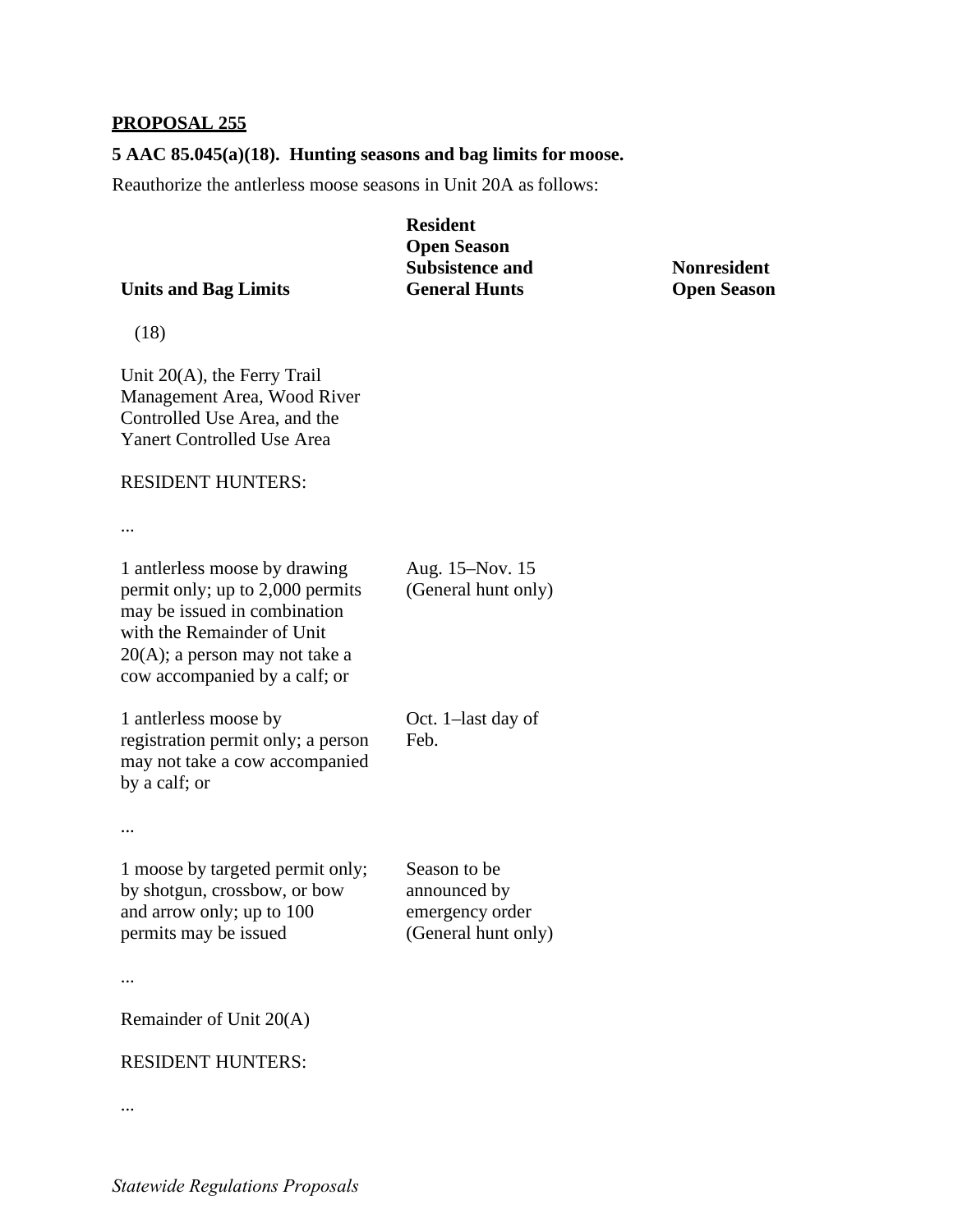| <b>Units and Bag Limits</b>                                                                                                                                                                                                                                                                        | <b>Resident</b><br><b>Open Season</b><br><b>Subsistence and</b><br><b>General Hunts</b> | <b>Nonresident</b><br><b>Open Season</b> |
|----------------------------------------------------------------------------------------------------------------------------------------------------------------------------------------------------------------------------------------------------------------------------------------------------|-----------------------------------------------------------------------------------------|------------------------------------------|
| 1 antierless moose by drawing<br>permit only; up to 2,000 permits<br>may be issued in combination<br>with Unit $20(A)$ , the Ferry Trail<br>Management Area, Wood River<br>Controlled Use Area, and the<br>Yanert Controlled Use Area; a<br>person may not take a cow<br>accompanied by a calf; or | Aug. 15–Nov. 15<br>(General hunt only)                                                  |                                          |
| 1 antierless moose by<br>registration permit only; a person<br>may not take a cow accompanied<br>by a calf; or<br>$\cdots$                                                                                                                                                                         | Aug. 25– last day of<br>Feb.                                                            |                                          |
| 1 moose by targeted permit only;<br>by shotgun, crossbow, or bow<br>and arrow only; up to 100<br>permits may be issued                                                                                                                                                                             | Season to be<br>announced by<br>emergency order<br>(General hunt only)                  |                                          |

...

 seasons must be reauthorized annually. Antlerless hunts are important for maintaining the moose population growth, help to meet Intensive Management (IM) objectives for high levels of harvest, uses without reducing bull-to-cow ratios. **What is the issue you would like the board to address and why?** Antlerless moose hunting population at levels that the habitat can support. Antlerless hunts also help regulate moose and provide subsistence hunters with a reasonable opportunity to pursue moose for subsistence

 beyond what the habitat can support may require the population to be reduced dramatically to avoid long term habitat damage. Opportunity to hunt a harvestable surplus of cow moose would be lost, and the ability to meet IM harvest objectives could be compromised. Subsistence hunters in the portion of Unit 20A outside the Fairbanks Nonsubsistence Area (part of the western Tanana Flats) may not have a reasonable opportunity to pursue moose for subsistence uses. If antlerless moose hunts are not reauthorized, the moose population could increase to levels beyond the ability of the habitat to support the moose population. Allowing the population to grow

 moose. Moose populations will benefit by maintaining moose densities at a level compatible with Reauthorizing antlerless moose hunts will allow hunting opportunity and harvest to increase and allow the Alaska Department of Fish and Game (ADF&G) to manage the moose populations at an optimum level. The additional harvest will help in meeting IM harvest objectives without reducing bull-to-cow ratios. Meat and subsistence hunters will benefit from the opportunity to harvest cow